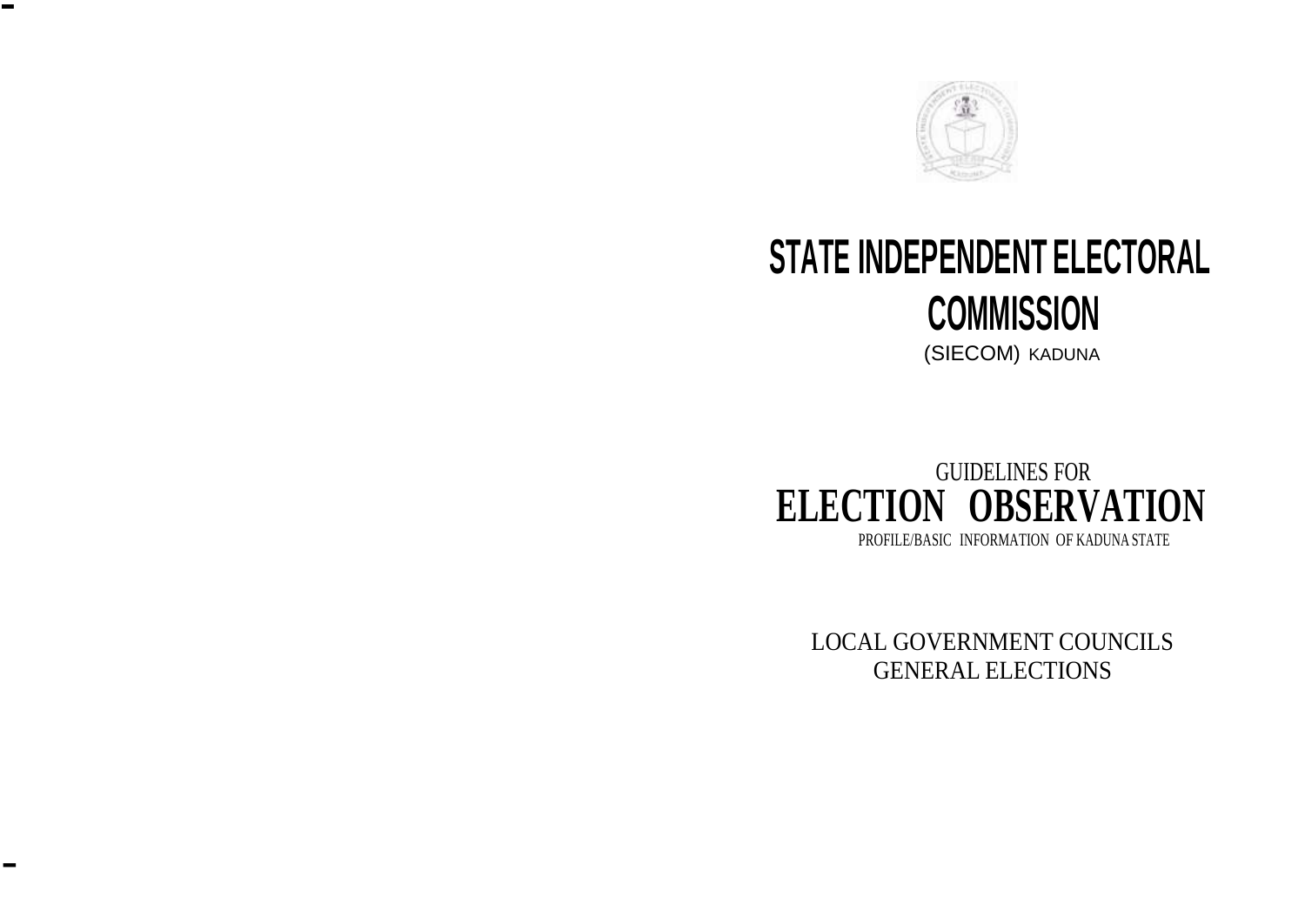The Kaduna State Independent Electoral Commission (SIECOM) believes that the acceptability of any electoral process can only be achieved through free, fair, credible and transparent conduct of election.

The role played by Non Governmental Organizations and Groups (both Domestic and International) as election Observers cannot be overemphasized. This is why SIECOM heartily welcomes Election Observers who are expected to carry out their duties faithfully and in strict compliance and conformity with the rules and regulations contained in this Guidelines.

SIECOM has made elaborate preparations to ensure that the forthcoming Local Government Council General Elections scheduled are credible and transparent. This includes ensuring that all electoral officials are persons of good character who will be given a dequate training to carry out the enormous task ahead.

SIECOM will encourage Observers to verify the success and limitations of the se arrangements. It is pertinent to point out at this juncture that the function of an "Observer" is distinct from that of a "Monitor". Only SIECOM and its duly authorized personnel are empowered to monitor elections and to that extent exercise some level of lawful authority over the conduct of elections as well as other officials involved. An Observer has no such power.

**FOREWORD** Proper arrangements have been made for efficient accreditation of both Domestic and International Observers as well as journalist to ease their movement around the State and voting centres before, during and after the elections.

> Finally, as Observer, I implore you to be professional and objective in observing and reporting the election. Care must be taken in the use of language and your report must be a product of careful assessment of the entire process.Unconfim1ed or unproven allegations should be avoided and the report should be structured in a logical manner.

> On behalf of the entire staff of SIECOM, I welcome you and invite you to enjoy the coverage of the Local Government Electionsin Kaduna state.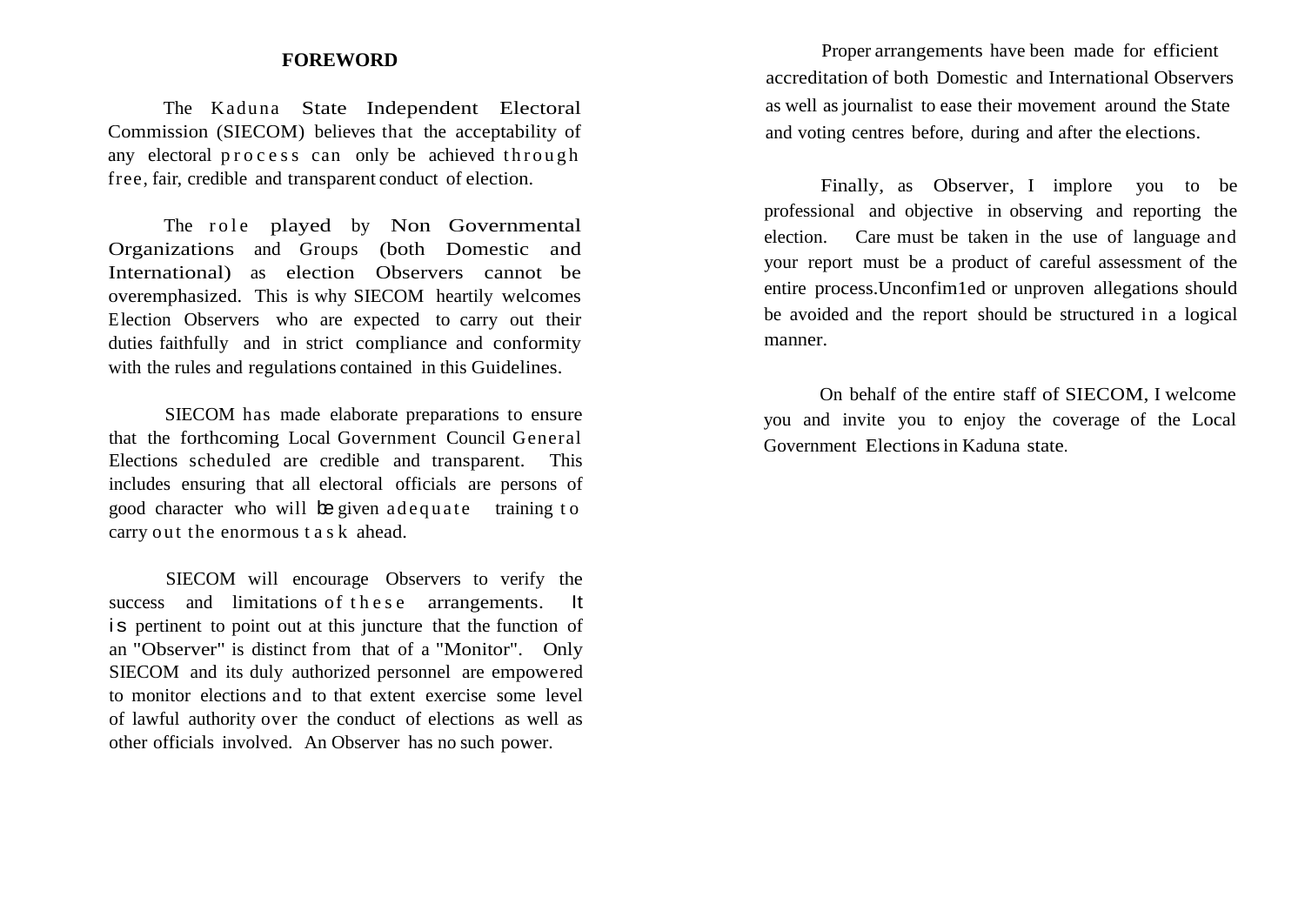## **PROFILE/BASIC INFORMATION OF KADUNA STATE**

| <b>Table of Contents</b>                           |                | <b>LOCATION:</b> The State lies between Latitude $09^{\circ}$ 02'N $11_{\circ}$  |  |  |
|----------------------------------------------------|----------------|----------------------------------------------------------------------------------|--|--|
| Foreword                                           |                | 32'N and between Longitudes $06^{\circ}$ 15'E and $08^{\circ}$ 60'E $06^{\circ}$ |  |  |
| Table of content -                                 | 111            |                                                                                  |  |  |
| Profile <i>I</i> Basic information of Kaduna State | 1              | <b>POPULATION:</b> 6,113,503 (2006)<br><b>AREA:</b><br>45,567 Square Kilometers  |  |  |
| Information on Ward and Polling Units -            | 3              | <b>Number of Farming Facilities:</b><br>577,511 Approx.                          |  |  |
| What is Election Observations?                     | $\overline{4}$ | <b>Number of Primary Schools:</b><br>3,480                                       |  |  |
| What to Observe                                    | 7              | <b>Number of Higher Institutions:</b> Federal<br>7, State 5<br>Total 12          |  |  |
| Criteria for Accreditation                         | 8              |                                                                                  |  |  |
| Code of Conduct for Observers                      | 11             | <b>Number of Local governments: 23</b>                                           |  |  |
| Responsibilities of SIECOM                         | 17             | <b>Development Areas: 46</b><br><b>Number of Emirates: 3</b>                     |  |  |
| Report of Observers -                              | 18             | <b>Number of Chiefdoms: 32</b>                                                   |  |  |
|                                                    |                | <b>Number of Districts: 345</b>                                                  |  |  |
|                                                    |                | <b>Number of Electoral Wards: 255</b>                                            |  |  |
|                                                    |                | <b>Number of Polling Stations: 5,108</b>                                         |  |  |

**Main Ethnic Groups:** Hausa, Fulani, Gbagyi, Bajju, Atyap, Jaba, Koro, Kanninkon, Kadara, Chawai, Attakar, 0 Gure, Ikulu, Kurama, Kagoma, Ninzom, Kahugu, Kagoro andMoro'a.

**Minerals:** Molybdenite, kaolin, Columbite, Aquamarine, Sapphire, Gold.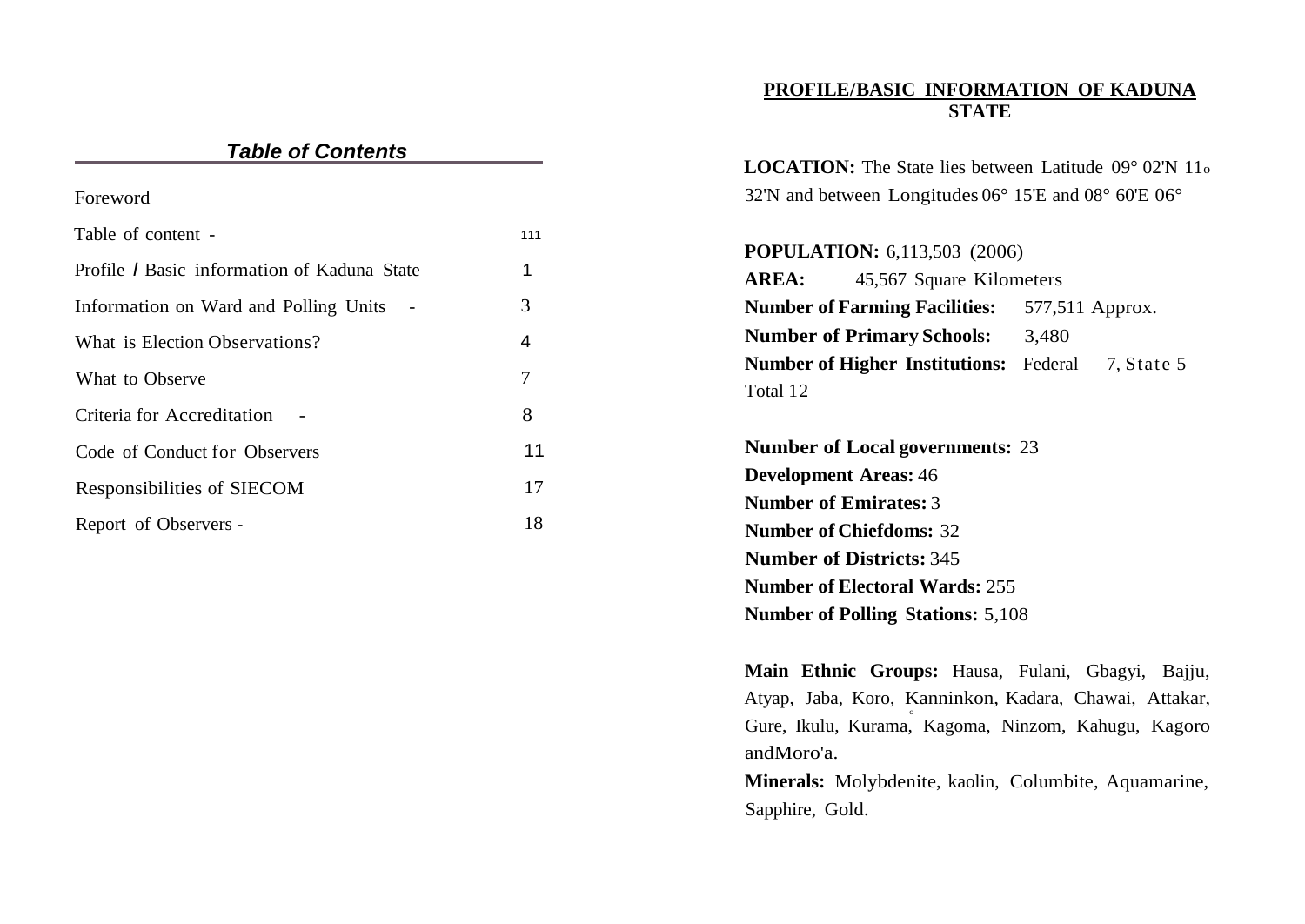MainAgriculture Products:

Crops: Guinea Corn, Millet, Maize, Rice, Yams, Potatoes, Ginger, Groundnuts, Chilies, Sheanuts, beni-Seed and Soya Beans.

Animals:Cattle, Sheep, Goats, Poultry and Fisheries.

Forestry:Timber and Firewood

Main lndustries:Textiles, Automobile Assembly (Pe ugeot), fertilizers, Cigarettes, Tarpaulin, Coalter, Juter, Animal and Poultry Feed, Garments, Carpets, Bicycles Assembly, Toiletries, Sugar Cane, Edible Oil, Bricks, Soft Drinks, Yoghurt and Cheese, Furniture, Automobile Spares, Domestic Ware.

Resorts: Zaria Dam, Nimbia, Afaka Forest Reserves, Kamuku National Park and Matsirga Falls.

Culture and Other Holidays: New Year, Eid-el-Fitri, Eidel-Kabir, Maulud, Easter, May Day, National Day and Christmas Day.

# INFORMATION ON WARDS AND POLLING UNITS IN KADUNA STATE

| <b>SIN</b>      | <b>LGACODE</b> | <b>NAME OF LGA</b>  | <b>HEADQUARTERS</b> | NO. OF<br><b>WARDS</b> | NO. OF<br>POLLING<br><b>UNITS</b> |
|-----------------|----------------|---------------------|---------------------|------------------------|-----------------------------------|
| 1.              | 001            | <b>BIRNIN GWARI</b> | <b>BIRNIN GWARI</b> | 11                     | 201                               |
| 2.              | 002            | <b>CHIKUN</b>       | <b>KUJAMA</b>       | 12                     | 263                               |
| 3.              | 003'           | <b>GIWA</b>         | <b>GIWA</b>         | 11                     | 137                               |
| 4.              | 004            | <b>IGABI</b>        | <b>TURUNKU</b>      | 12                     | 367                               |
| 5.              | 005            | <b>IKARA</b>        | <b>IKARA</b>        | 10                     | 197                               |
| 6.              | 006            | JABA                | <b>KWOI</b>         | 10                     | 110                               |
| 7.              | 007            | <b>JEMAA</b>        | <b>KAFANCHAN</b>    | 12                     | 216                               |
| 8               | 008            | <b>KACHIA</b>       | <b>KACHIA</b>       | 12                     | 214                               |
| 9.              | 009            | KADUNA NORTH        | <b>DOKA</b>         | 12                     | 408                               |
| 10 <sub>1</sub> | 010            | KADUNA SOUTH        | MAKERA              | 13                     | 449                               |
| 11.             | 011            | KAGARKO             | KAGARKO             | 10                     | 113                               |
| 12.             | 012            | KAJURU              | KAJURU              | 10                     | 153                               |
| 13.             | 013            | <b>KAURA</b>        | <b>KAURA</b>        | 10                     | 157                               |
| 14.             | 014            | KAURU               | KAURU               | 11                     | 177                               |
| 15.             | 015            | KUBAU               | ANCHAU              | 11                     | 211                               |
| 16.             | 016            | <b>KUDAN</b>        | <b>HUNKUYI</b>      | 10                     | 160                               |
| 17.             | 017            | LERE                | SAMINAKA            | 11                     | 250                               |
| 18.             | 018            | <b>MAKARFI</b>      | <b>MAKARFI</b>      | 10                     | 160                               |
| 19.             | 019            | SABON GARI          | SABON GARI          | 11                     | 268                               |
| 20.             | 020            | SANGA               | <b>GWANTU</b>       | 11                     | 132                               |
| 21.             | 021            | SOBA                | MAIGANA             | 11                     | 215                               |
| 22.             | 022            | ZANGON KATAF        | ZONKWA              | 11                     | 215                               |
| 23.             | 023            | ZARIA               | ZARIA               | 13                     | 335                               |
|                 | <b>TOTAL</b>   |                     |                     | 255                    | 5,108                             |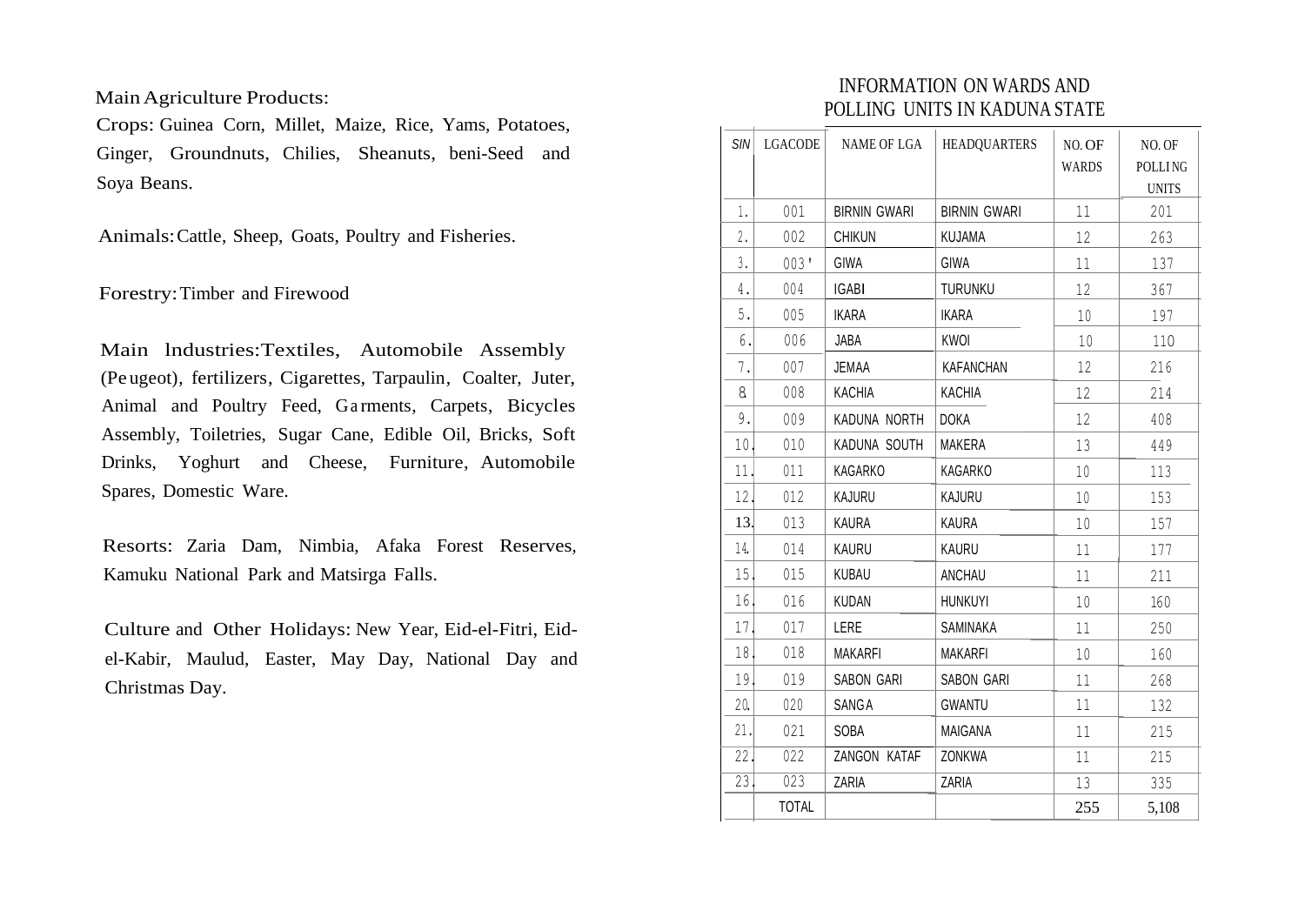#### **Main Agriculture Products:**

-

**Crops:** Guinea Corn, Millet, Maize, Rice, Yams, Potatoes, Ginger, Groundnuts, Chilies, Sheanuts, beni-Seed and Soy a Beans.

**Animals:** Cattle, Sheep, Goats, Poultry and Fisheries.

**Forestry:** Timber and Firewood

**Main lndustries:Textiles,** Automobile Assembly (Peugeot), fertilizers, Cigarettes, Tarpaulin, Coalter, Juter, Animal and Poultry Feed, Garments, Carpets, Bicycles Assembly, Toiletries, Sugar Cane, Edible Oil, Bricks, Soft Drinks, Yoghurt and Cheese, Furniture, Automobile Spares, Domestic Ware.

**Resorts:** Zaria Dam, Nimbia, Afaka Forest Reserves, Kamuku National Park and Matsirga Falls.

**Culture and Other Holidays:** New Year, Eid-el-Fitri, Eidel-Kabir, Maulud, Easter, May Day, National Day and Christmas Day.

# **INFORMATION ON WARDS AND POLLING UNITS IN KADUNA STATE**

| <b>SIN</b>     | LGACODE      |                     | NAMEOFLGA HEADQUARTERS | NO. OF<br><b>WARDS</b> | NO. OF<br>POLLING<br><b>UNITS</b> |
|----------------|--------------|---------------------|------------------------|------------------------|-----------------------------------|
| 1.             | 001          | <b>BIRNIN GWARI</b> | <b>BIRNIN GWARI</b>    | 11                     | 201                               |
| $\overline{2}$ | 002          | <b>CHIKUN</b>       | KUJAMA                 | 12                     | 263                               |
| 3.             | 003.         | <b>GIWA</b>         | <b>GIWA</b>            | 11                     | 137                               |
| 4.             | 004          | <b>IGABI</b>        | <b>TURUNKU</b>         | 12                     | 367                               |
| 5.             | 005          | <b>IKARA</b>        | <b>IKARA</b>           | 10                     | 197                               |
| 6.             | 006          | JABA                | KWOI                   | $10\,$                 | 110                               |
| 7.             | 007          | <b>JEMAA</b>        | <b>KAFANCHAN</b>       | 12                     | 216                               |
| 8.             | 008          | <b>KACHIA</b>       | <b>KACHIA</b>          | 12                     | 214                               |
| 9.             | 009          | KADUNA NORTH        | <b>DOKA</b>            | 12                     | 408                               |
| 10.            | 010          | KADUNA SOUTH        | MAKERA                 | 13                     | 449                               |
| 11.            | 011          | KAGARKO             | KAGARKO                | 10                     | 113                               |
| 12.            | 012          | KAJURU              | KAJURU                 | 10                     | 153                               |
| 13.            | 013          | <b>KAURA</b>        | <b>KAURA</b>           | 10                     | 157                               |
| 14.            | 014          | KAURU               | KAURU                  | 11                     | 177                               |
| 15             | 015          | KUBAU               | ANCHAU                 | 11                     | 211                               |
| 16.            | 016          | <b>KUDAN</b>        | <b>HUNKUYI</b>         | 10                     | 160                               |
| 17.            | 017          | LERE                | SAMINAKA               | 11                     | 250                               |
| 18             | 018          | <b>MAKARFI</b>      | <b>MAKARFI</b>         | 10                     | 160                               |
| 19.            | 019          | SABON GARI          | SABON GARI             | 11                     | 268                               |
| 20.            | 020          | SANGA               | <b>GWANTU</b>          | 11                     | 132                               |
| 21.            | 021          | SOBA                | <b>MAIGANA</b>         | 11                     | 215                               |
| 22.            | 022          | ZANGON KATAF        | <b>ZONKWA</b>          | 11                     | 215                               |
| 23.            | 023          | ZARIA               | ZARIA                  | 13                     | 335                               |
|                | <b>TOTAL</b> |                     |                        | 255                    | 5,108                             |

.,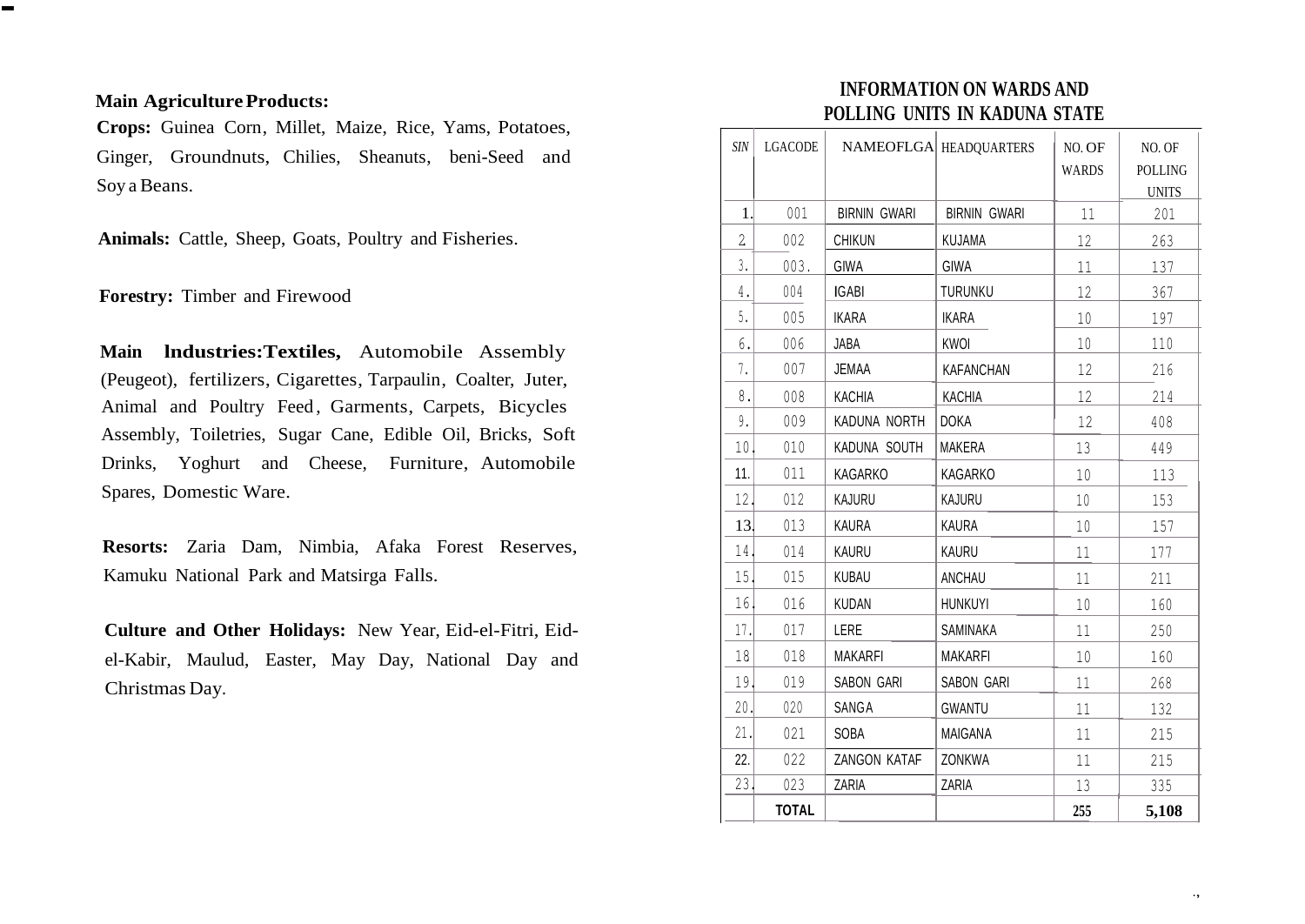### **WHAT IS ELECTION OBSERVATION?**

Election observation is a process whereby a particular election is observed against set standards by an independent and impartial body of observers with the aim of iden tify ing whether the elections conform to accepted guarantees of democratic participation identifying laws and challenges, and also making recommendations on how the process can be improved in the future. Election observation includes four main activities, namely:-

- !. To observe p r o c e s s a n d activities organized during elections;
- 2. To collate facts and observations;
- 3. Interprete the facts gathered against the laws governing elections as well as basic democratic standards, in order to see whether or not the elections meet the threshold of credibility as defined by law and accepted by the international community; and
- 4. Outline the findings so collated and the interpretation based on them in a document or report.

Election is a process and not an event. Therefore election observation covers all the activities undertaken in connection with the election. A credible election is not just premised on events of the Election Day, but also based on the legal framework, prevailing political environment, respect for individual rights and internal party structure and collaboration among all the actors in the electoral process.

Several election related activities typically precede and follow voting. These include party primaries, campaigning, distribution of voting materials and management of distribution logistics, training and accreditation of election workers etc.

If these activities are conducted diligently with fairness, independence and even-handedness by the electoral umpire; the parties, candidates and observers arc likely to regard the elections as free, fair and credible and the likelihood of legal challenge to the announced result will be minimized if not eliminated entirely. Therefore election observation should ideally focus on the whole electoral process. However, such an approach has immense cost implications and most observers focus on election day seeing it as a reflection of how the electoral process has evolved. To that extent it represents a reasonable point of engagement and this guideline focuses mainly on observation of both the voting and result collation processes.

It should be noted however that there is a difference between Election Observation and Election Monitoring. The two terms have been used interchangeably. An Electoral Monitor is an integral part of the election management structure and has a role in the administration of the election. Only the Kaduna State Independent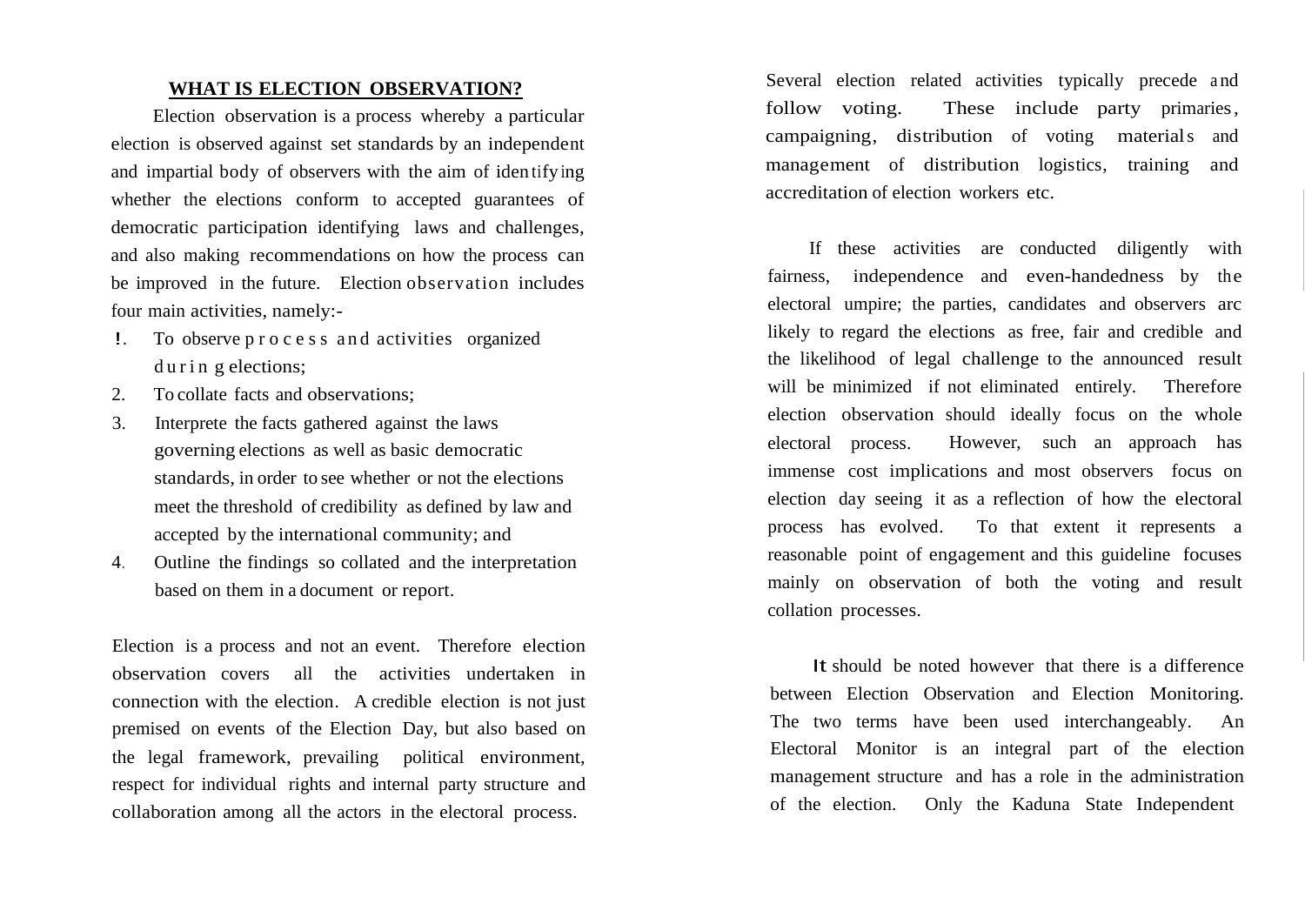Electoral Commission (SIECOM) and its duly authorized personnel are empowered to monitor elections. An observer on the other hand does not have any role in the administration of the election nor any control or oversight functions. To further simplify these points:-

An election monitor exercises some level of lawful authority over the conduct of elections as well as over officials involved; an Observer has no such power. A monitor must be a duly authorized personnel of the SIECOM; an Observer is independent and reports only to his or her organisation.

A monitor can issue instructions and take decisions on behalf ofSIECOM and to that extent would ordinarily possess a greater technical knowledge of the election process than an Observer.

To enable them fulfill their functions effectively,

SIECOM is responsible for training election monitors on election administration. The training of election Observers is the responsibility of the organisations that deploy them.

The roles, powers and functions of monitors are created and regulated and the authority so exercised is clearly spelt out by law.

It is important to clarify these differences because attempts by Observers to overreach the ambit of their brief have in most cases resulted into misunderstanding and confusion. It is important to categorically emphasise once more that under the law, only SIECOM has authority to MONITOR the forthcoming Local Government Council General Elections in Kaduna State.

#### **WHAT TO OBSERVE**

An observer has an obligation to know exactly what to observe and what is important. Election Observation is not about seeking for fault but an objective assessment of the election process. It is important for a prospective Observer to study the field manuals for election officials and also have an idea of the enabling laws and a baseline understanding of the political system that is being observed. The following may act as a checklist of what an Observer should look out for while observing elections:-

The legal and institutional framework

The electoral/political environment Arrangements affecting the safety and security of election officials, voters and other participants; Management of electoral logistics and distribution of electoral materials;

The degree of political competitiveness; The inclusiveness of the electoral system, civic education and the extent of citizen participation; The extent of human right violations and election related violence: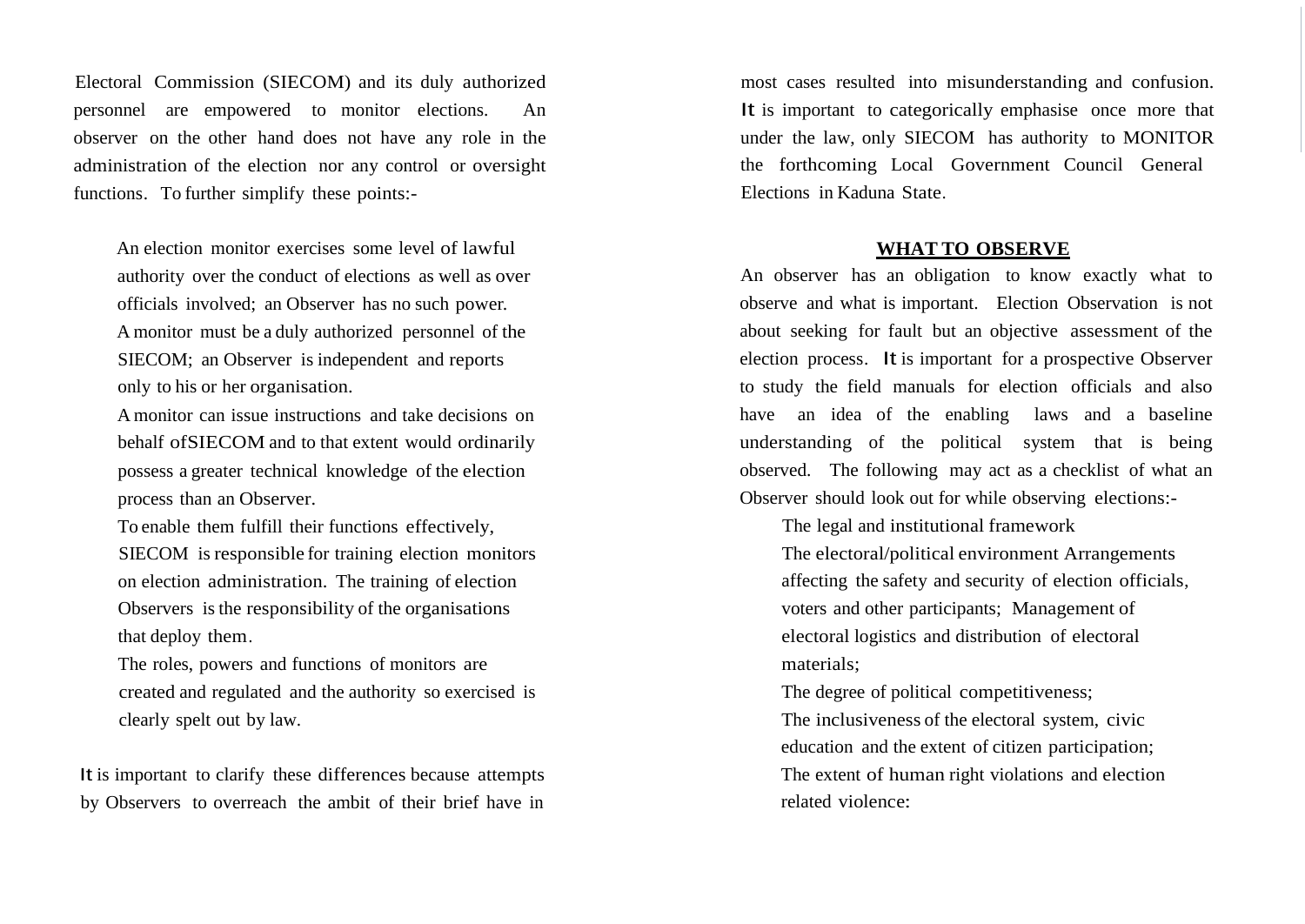Evidence of any violence, interference with private exercise of the franchise;

The professionalism of security agencies; The extent to which security has affected the participation of the people in the electoral process; The conduct of the main institutions and agencies: do they act in a mature and responsible manner?

The integrity of the conduct of the poll, including voting, the count, collation, and declaration of result; The resolution of electoral disputes.

verifies and formally authorizes the deployment of an sponsored by the organisation. The names of such Observer. It is a condition precedent before any organisation or individual can observe elections in Nigeria. SIECOM is the only body that can accredit election Observers for the Local Government Council Elections in Kaduna State. Accreditation confers official recognition and gives the observers access to locations where voting or balloting, counting, collation and announcement of result takes place.

All International Observers are to apply for accreditation at the SIECOM headquarters Kaduna not later than 30 days before the elections which they seek to observe. Local Observers can apply for accreditation at the SIECOM headquarters not later than 21 days before the

elections in which they seek to observe. An application for accreditation as Observer shall fulfill and be accompanied by the following:-

- a) An application letter addressed to the Chairman of SIECOM Kaduna to be submitted at the Commissions Headquarters;
- b) A copy of the organisations observation checklist;
- c) The names, passport photographs and contact telephone numbers of all prospective observers to be sponsored or deployed by the organisation;
- d) A Declaration of Neutrality and Non-Partisanship **CRITERIA FOR ACCREDITATION** deposed to by a senior representative of the Accreditation is the process by which SIEC9M organisation on behalf of all the prospective observers prospective observers shall be annexed to the declaration as an exhibit. In particular the declaration shall clearly affirm under oath that such organisation is not backed by any political group, has no preference for any political party, shall respect the laws governing the elections and shall be non-partisan in their assessment and reporting;
	- e) All groups applying for accreditation must include evidence that they have or shall train all prospective observers in election observation familiarizing them with their duties, the election process and how they are required to act.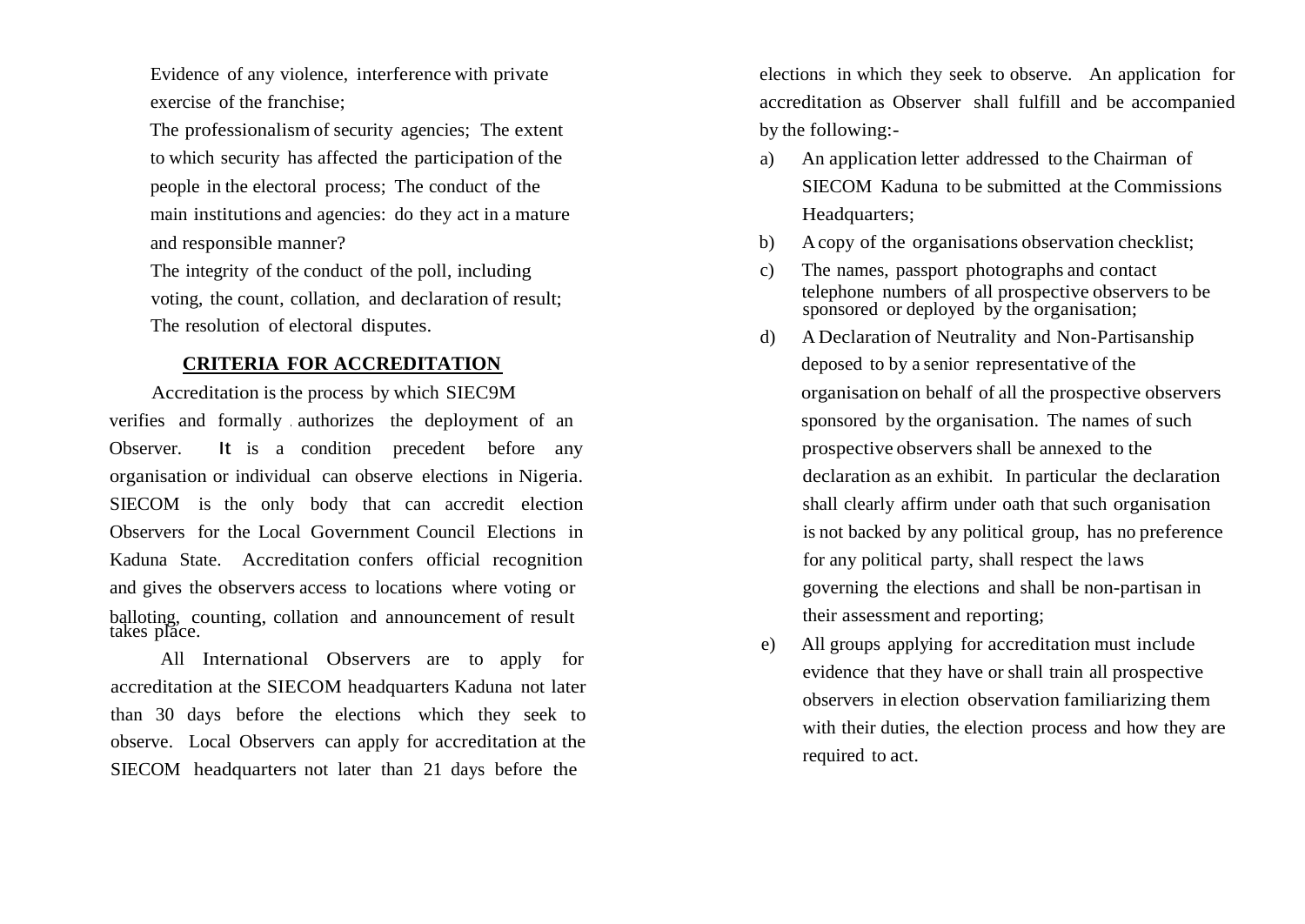Please note that SIECOM may charge a reasonable administrative fee for processing applications. SIECOM will publish information on the scale of fees if and when it decides to establish any fees.

Once accredited , the Observer:-

Shall be required to wear Observers' identification tag issued by SIECOM showing his or her name, picture and affiliate organisation of the Observer.

Is permitted to request and obtain information from the SIECOM and its officials on matters related to the Election.

Is perm tted to gain access to and observe proceedings at any polling or vote collation centre subject to any reasonable restriction that may be imposed by SIECOM.

May, within practicable limits, request to inspect and verify election materials.

May, visit any polling station under the direction of the supervising officers of the mission to observe voting and counting.

Meet with members or staff of the electoral commission, candidates or their agents, voters, representatives of civil society or members of the public or community in order to gather information. Ask questions on voting and counting process from members of the electoral commission, but does not have the right to countermand a decision of the election officials.

Should, unless already knowledgeable about these, apprise himself or herself of any relevant information about the community in which he or she will be deployed as an observer.

At all times, Observers are advised to ensure that they do not take actions capable of endangering themselves or other participants in the electoral process.

#### **CODE OF CONDUCT FOR ORBSERVERS**

Election observation is a very sensitive work. Accordingly, observers must conduct themselves responsibly. SIECOM expects that organisations have Codes of Conduct and will make every diligent effort to familiarize Observers sponsored by them with their Codes. However, we have synthesized below a set of ethical principles that will guide the Conduct of election Observers drawing from the African Union principles, ECOWAS Guidelines and declaration of principles for international Observers, endorsed by various inter-governmental and international Organisations. These guidelines apply to both local and international Observers:

(a) An election Observer shall respect the sovereignty of the Nigerian people to establish their own government as well as the fundamental rights guarantees contained in the Nigerian Constitution enabling Citizens of Nigeria to vote and be voted for in exercise of this Sovereignty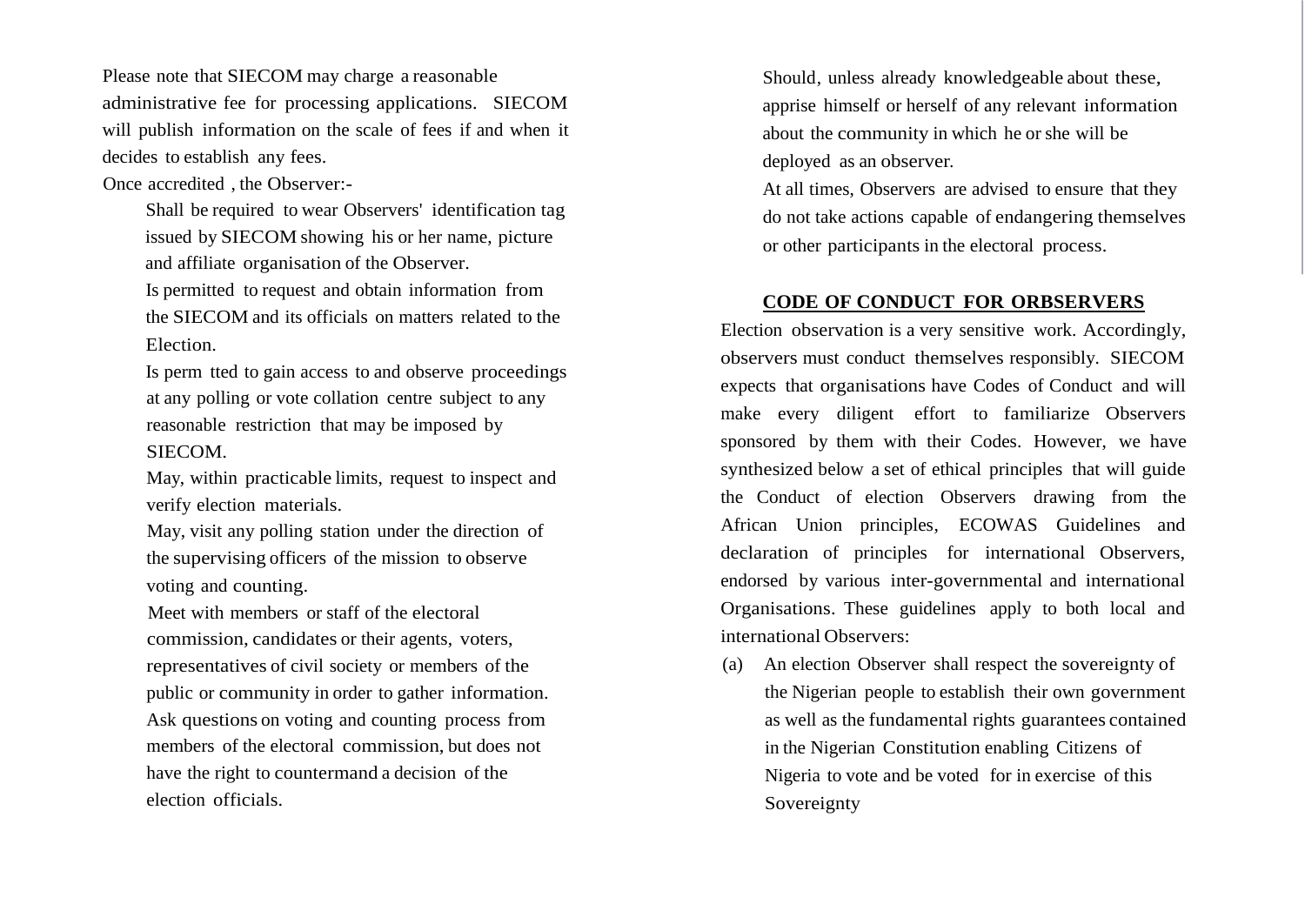- (b) Observersshall respect the laws of the host Country or State and the authority of the bodies charged with administering the electoral process. Observers must follow any lawful instructions from the country's governmental, security and electoral officials. Observer must also maintain a respectful attitude towards electoral officials and other national Authorities.
- (c) Observersshall abide by these guidelines and any other order terms of reference or instructions given to them by their organisation.
- (d) Observer organisations shall attend all SIECOM briefings, to which they are invited; familiarize themselves with the applicable law, insure that they transmit information from such briefings and laws to all deployed Observers and carefully adhere to the methodologies employed by their observation Mission.
- (e) Observersshall also report to the leadership oftheir organisations conflicts of interest or any improper conduct by other observers who are part of their Mission.
- (f) Observersshall maintain strict impartiality in the conduct of their duties and will not at any time, publicly express or exhibit any bias or preference in relation to national authorities, parties, candidates or with reference to any issue in contention in the election process.
- (g) Observers shall undertake their duties in an unobstructed manner and will not knowingly or willfully interfere in the electoral process. Nothing in these guidelines removes the right of the observers to bring irregularities to the attention of the election officers but they must not give instructions or countermand the election officers.
- (h) Observers shall base their conclusions on their personal observation or clear and convincing fact. Conclusions should not be based on or drawn from speculations, hearsay or exclusively from media or internet-based report that the Observer has not personally verified.
- (i) Observers shall not prejudge the election outcome. Observers shall display identification provided by SIECOM at all times during election duties and must provide other forms of identification if required or requested for by any national authority.
- (k) Observers shall refrain from making any personal comments to the media on what they observed during elections before the election observation mission makes their statement.
- (1) Observers shall not accept any gift or favours that might influence their work.
- (m) Observers shall at all times during the period of observation, including during private time away from Work, exercise sound judgment and display a high level of personal discretion.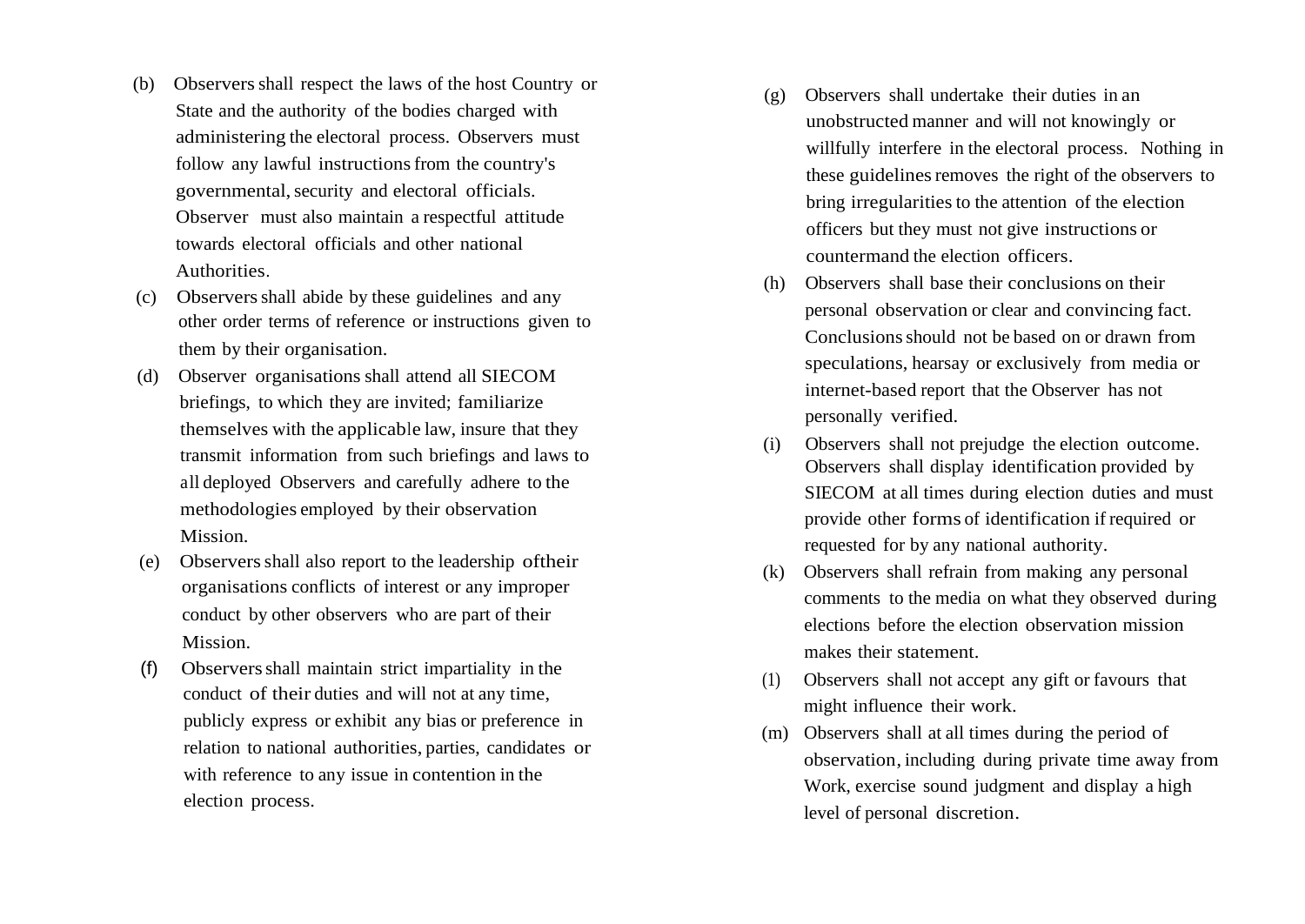- (n) Observers shall not attempt to take part in the actual administration of the election.
- (o) Observersshall not attempt to play active role in resolving disputes or complaints to avoid the possibility of compromising the Observer group's eventual position on the matter.
- (p) Observers must not take any unnecessary or undue risk. Each Observer's personal safety overrides all other consideration.
- (q) Observers are responsible for their safety and security.
- (r) Observers do not enjoy **immunity** from prosecution or criminal responsibility for electoral offences or any other offences recognized under the laws of Kaduna State and the Federal Republic ofNigeria.
- (s) Observers must be very careful and exercise utmost sense of discretion in their choice of words in describing the elections.
- (t) Any Observer who flouts these guidelines may have his or her accreditation cancelled and in the case of an act that constitutes an offence under Nigerian laws, such a person may be prosecuted.

#### **RESPONSIBILITIES OF OBSERVERS**

(a) Organisations applying for accreditation for Observer teams shall bear the costs associated with organising and deploying its monitoring mission and teams.

- (b) Itisthe duty of international election Observers and their sponsoring organisations to make their travel plans and fulfill the necessary immigration requirements necessary for obtaining entry clearance to visit Nigeria. Local Observers shall also be responsible for transporting their Observers to the respective polling centres where they will be deployed.
- (c) SIECOM shall not play any role in the deployment of Observers save for basic information which may be required for such deployment (e.g., a map of polling Stations).
- (d) Itis the duty of the election Observer to arrange adequate logistics support. SIECOM shall not provide logistical assistance to observers whether in cash or kind.
- (e) Under no circumstance should Observers handle election documents in the polling station or physically assist the voting or counting process.
- (f) Each Observer on election observation duty shall be bound to:
- Introduce himself or herself to the polling officer, collation or other officer responsible for the centre or duty station when they arrive. Establishing a working relationship with the electoral officers will assist observation, and is particularly important for the Count;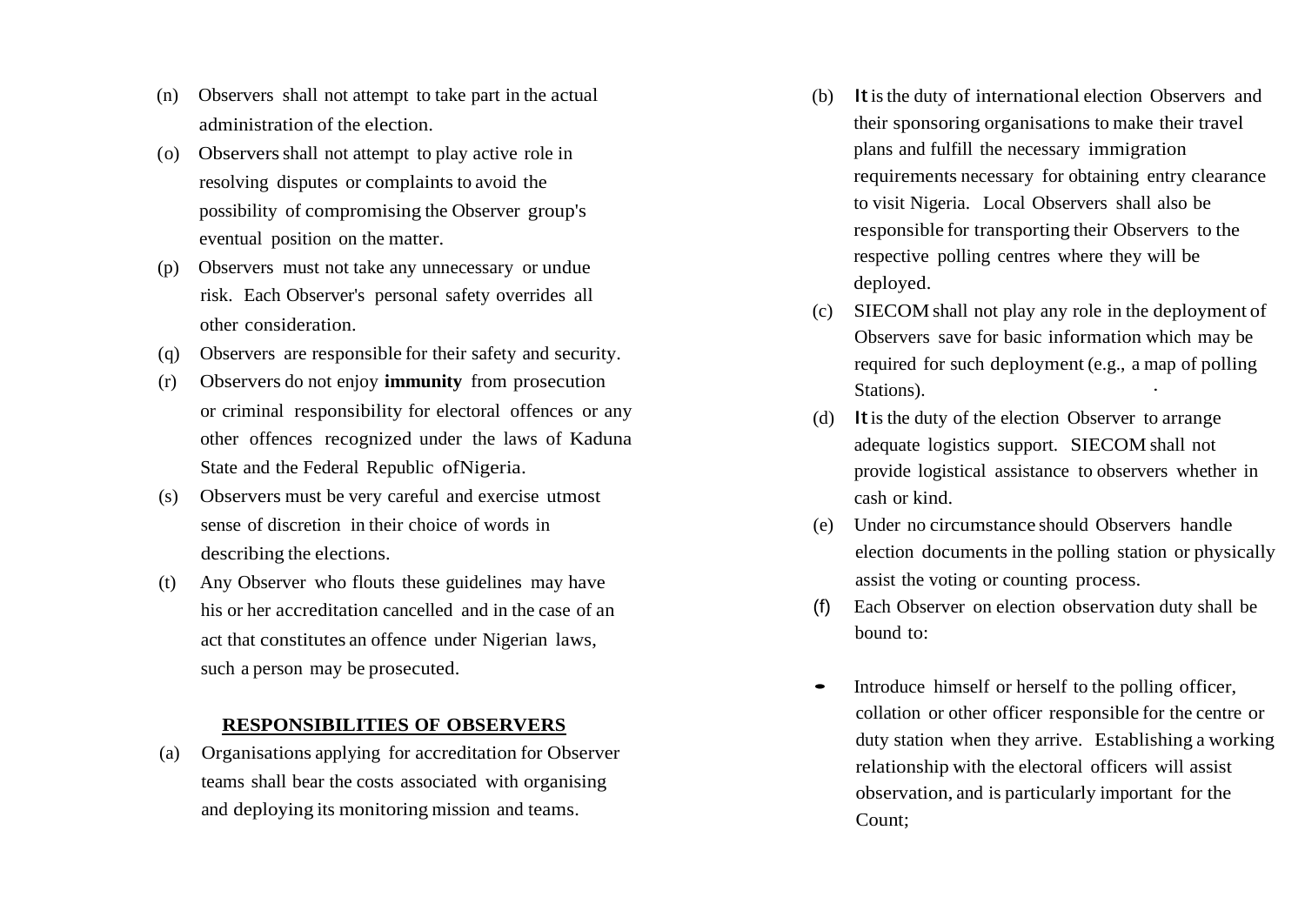- Comply with the instructions of officials at the polling stations unless such instructions are manifestly unlawful. Any Observer who is dis-satisfied with the official instructions should record the circumstances of such dis-satisfaction in the appropriate observation Report;
- Avoid confrontation with election officers, security personnel, and party agents;
- Be prepared to present proof of accreditation to electoral and security personnel who request them. Observers must keep these documents with them at all times. However, because elections can sometimes be unpredictable,Observers are advised to keep the originals of their identity documentsseparate from accreditation documents and only carry the accreditation documents while in the field;
- Maintain complete impartiality at all times;
- Avoid conduct or communication capable of disrupting the voting and counting process;
- Be prepared to make records of conversations and comments, ask questions and, in particular ask for concrete examples when general statements are made;
- Not attempt to take an active role in resolving any disputes or complaints, even if asked to. Their role is to observe and record events at the polling stations. However, Observers may record any complaints made to them on the appropriate observation fom1,

including details of the complaints; including the name, organization (where relevant) and contacts of those involved;

- Be conscious that their conduct is likely to be closely observed and should, therefore, try not to be too enthusiastic or ove1ily friendly when meeting candidates, their proxies or representatives whether or not there is prior familiarity with such persons; and
- Have <sup>a</sup> deployment plan for the polling units or stations to be covered during and what tasks to accomplish at each unit and try not to give the impression of rushing from one polling station to another without a plan.

### **RESPONSIBILITIES OF SIECOM**

The State Independent Electoral Commission recognises that it owes some responsibility to the Observers to ensure an effective observation exercise and that election observation can only be achieved if SIECOM and the Observers work together. To this end SIECOM undertakes to:

- (a) Provide all the necessary assistance to enable international Observers to sufficiently prepare and fulfill immigration requirement to do their observation work;
- (b) Issue invitation letters to international Observer missions which comply with the conditions for